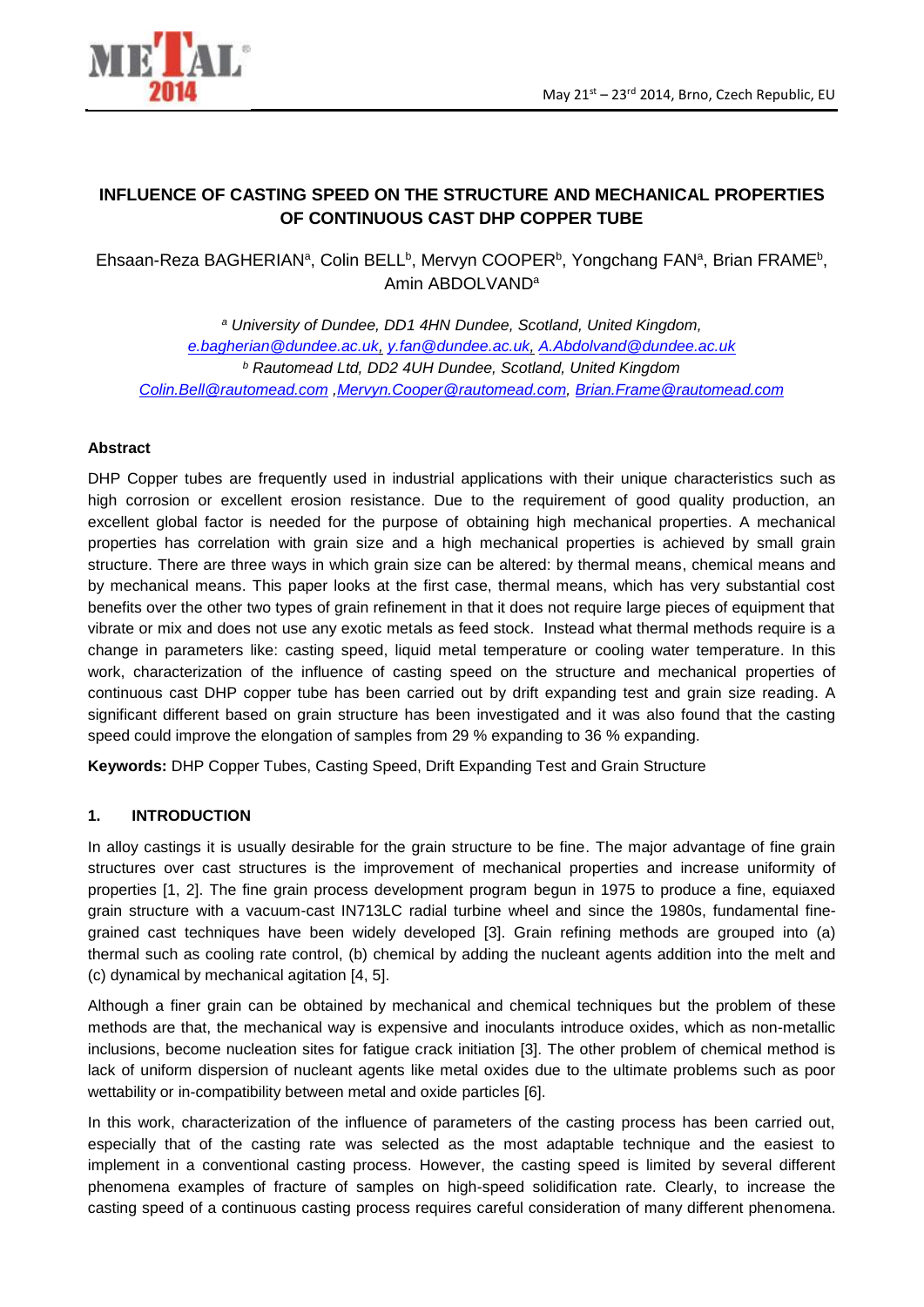

The aim of this paper is to investigate the impact of the casting speed on the structure and mechanical properties of continuous cast DHP copper tubes.

## **2. EXPERIMENT**

The traditional method of producing copper tube is by large ingot casting and extrusion but there is a new method which use continuous casting technology to cast smaller tube. The main advantage of the continuous casting process for copper tube production is that it is an economic and flexible manufacturing process with a much smaller initial capital investment.

In studying the properties of DHP copper tubes it is necessary to have detailed knowledge of mechanical properties and grain size of the samples. Mechanical properties usually gain by 3 testing methods involving; (a) Tensile test by inserting a metal plugs into the ends of pipe and then measuring the tensile strength and elongation percentage, (b) Tube drift expanding test to measuring the tube expanding percentage and (c) Flattening test for determining the ability of metallic tubes of circular cross-section to undergo plastic deformation by flattening [7, 8 and 9].

In order to understand the efficiency of casting speed, further study has been done. Four casting speed have been studied in this research (1040 (mm/min), 1140 (mm/min), 1220 (mm/min) and 1360 (mm/min) respectively) and mechanical properties of continuous cast DHP copper tubes has investigated by drift expanding test.

**Table 1** is given the copper tube samples tested in this study.

| <b>Sample</b> | OD<br>(mm) | <b>Thickness</b><br>(mm) | <b>Speed</b><br>(mm/min) | <b>Product</b><br>(kg/hr) |
|---------------|------------|--------------------------|--------------------------|---------------------------|
| Cast 1        | 38         | 2.3                      | 1040                     | 144                       |
| Cast 2        | 38         | 2.3                      | 1140                     | 158                       |
| Cast 3        | 38         | 2.3                      | 1220                     | 169                       |
| Cast 4        | 38         | 2.3                      | 1360                     | 189                       |

**Table 1** The Copper tube samples tested in this research

*Drift Expanding Test –* drift-expanding test is "Expansion of the end of the test piece cut from the tube, by means of a conical mandrel, until the maximum outside diameter of the expanded tube reaches the value specified in the relevant product standard" [7].

Symbols, designation and units for the driftexpanding test of tubes are presented in **Table 1** and shown in **Fig. 1**. **Fig. 2 (a and b)** illustrates the test procedure, which have been carried out to identify the Influence of casting speed on the mechanical properties of continuous cast DHP copper tubes.



**Fig. 1** Designation of the drift-expanding test of tubes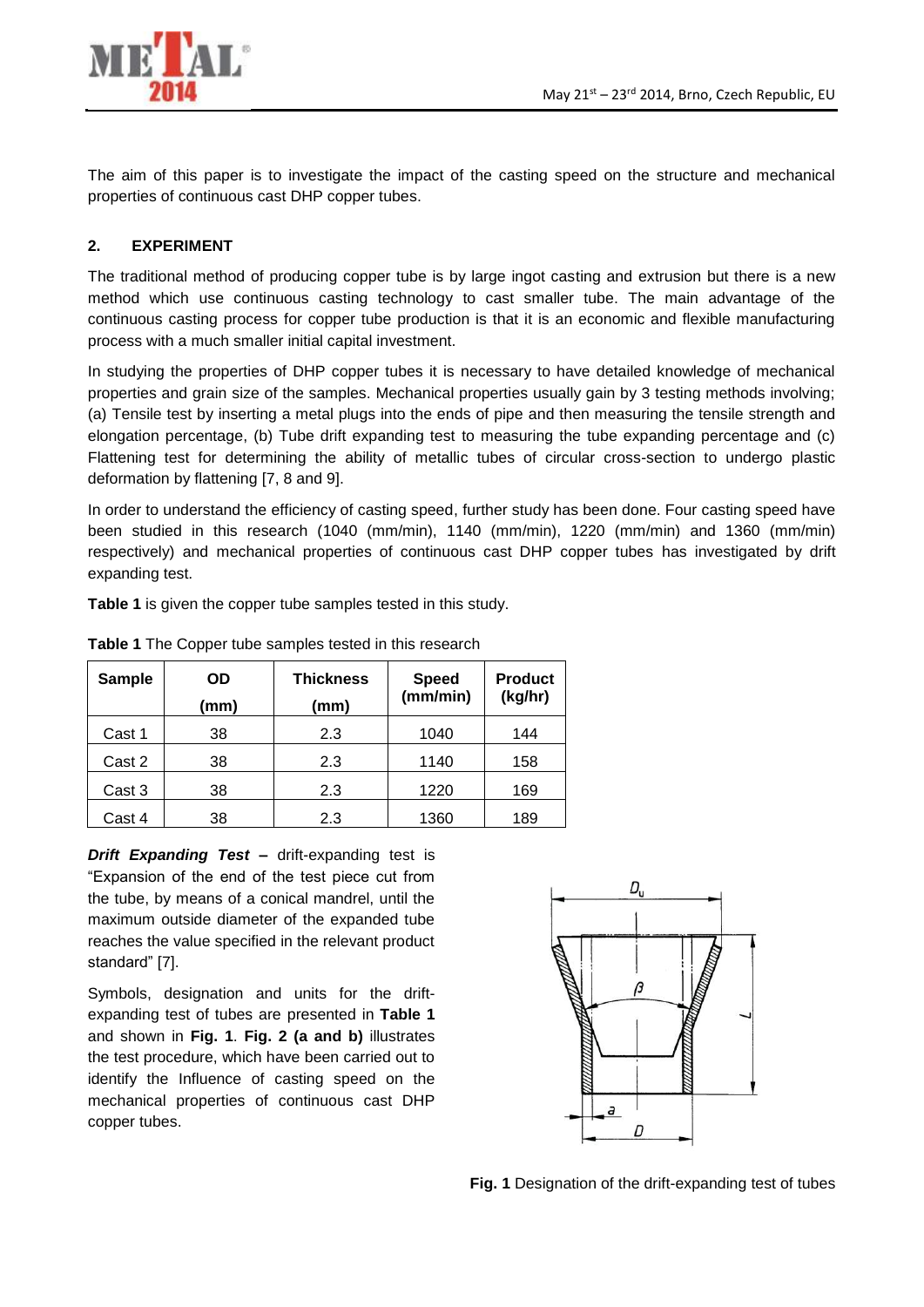

| Symbol | <b>Designation</b>                      | <b>Units</b> |
|--------|-----------------------------------------|--------------|
| Α      | Wall thickness of the tube              | mm           |
|        | Original outside diameter of the tube   | mm           |
| Du     | Maximum outside diameter after testing  | mm           |
|        | Length of the test piece before testing | mm           |
| R      | Angle of the conical mandrel            | Degree       |

**Table 2** Symbols, Designation and Units for the drift-expanding test of tubes



**Fig. 2** drift-expanding procedure

In this research, drift expanding test done by a hydraulic press at ambient temperature and truncated-cone shaped mandrel of hardened steel. The length of the specimen was selected less than twice size of the external diameter of the tube. Finally, the drift expanding percentage, calculated by measuring the diameter of tube after fracture divided by the original diameter of tube

*Metallography –* Metallographic analysis is the science of preparing a metal surface by grinding, polishing and etching to study the metal alloy's microstructures, which usually determine the physical and mechanical properties of metal alloy material [10]. In this paper, all samples were ground first using coarse abrasive paper (Grade No 60) and subsequently wet & dry fine silicon carbide paper (Grit No 2500). Then the samples were polished using diamond paste beginning with 6 micron and then continuing until the grinding scratches were removed (quarter micron). After polishing, the samples were cleaned by acetone in an ultrasonic cleaner and dried with nitrogen gas. Finally, the polished samples were etched using a cotton tip dipped with distilled water and nitric acid.

## **3. RESULTS AND DISCUSSION**

*Average Expanding Percentage –*The results of average expanding percentage of copper tube samples are presented in **Fig. 3**. **Table 2** shows the average expanding percentage of the continuous cast DHP copper tube samples, which explained on **Table 1**. It can be seen that the cast 4 samples has a higher drift expanding percentage (improved by 29 % to 36 %)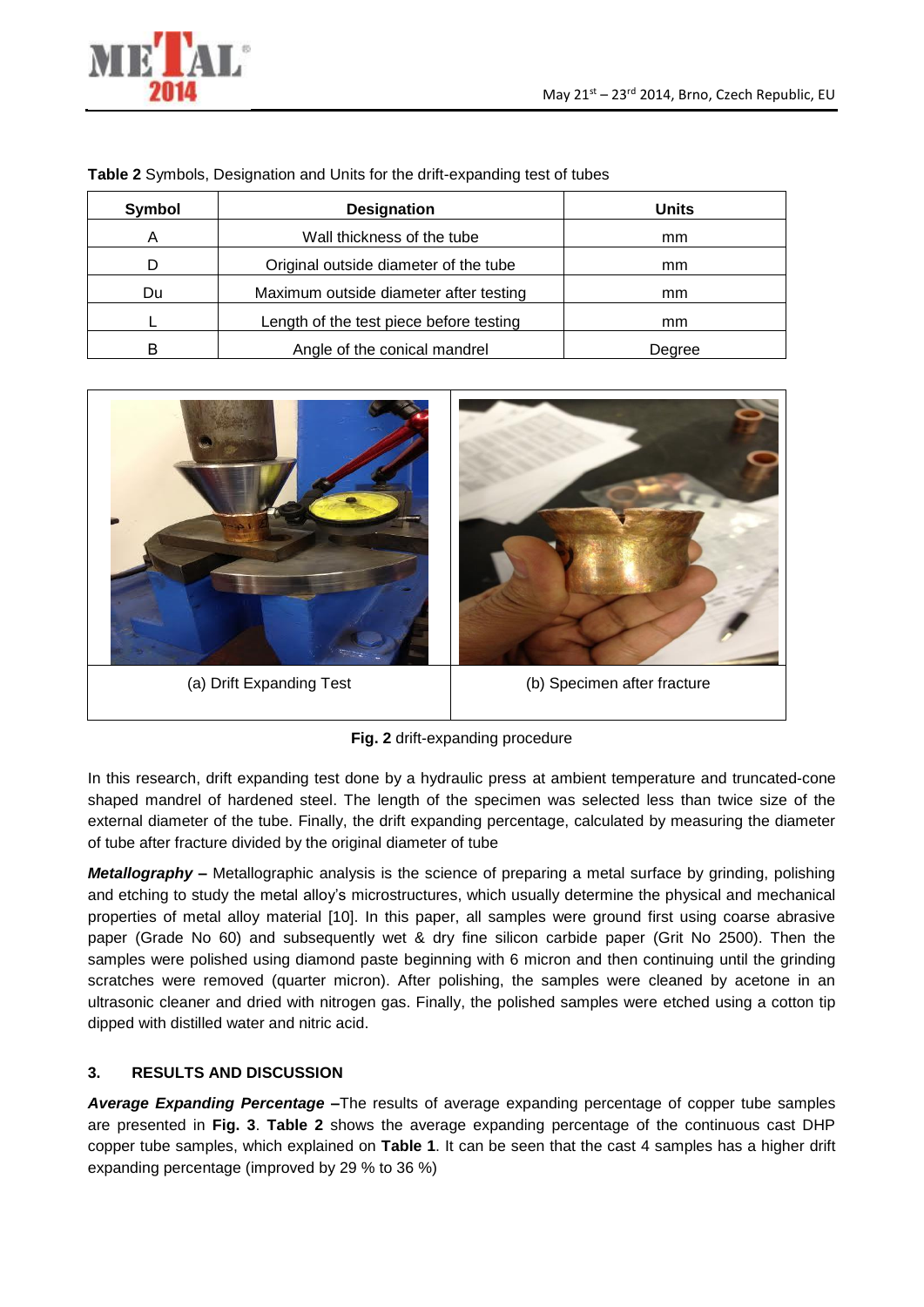

| <b>Sample</b> | Test 1 | Test 2 | Test 3 | <b>Average Expanding</b><br>Percentage (%) |
|---------------|--------|--------|--------|--------------------------------------------|
| Cast 1        | 31 %   | 28 %   | 27 %   | 29 %                                       |
| Cast 2        | 30 %   | 32 %   | 28 %   | 30 %                                       |
| Cast 3        | 32 %   | 31 %   | 33 %   | 32 %                                       |
| Cast 4        | 38 %   | 35 %   | 36 %   | 36 %                                       |

#### **Table 3** Drift expanding results



**Fig. 3** comparison average expanding percentage of copper tube samples

*Grain Structure –* The effect of casting speed on the structure of the continuous cast DHP copper tube is illustrate in **Fig. 4**. It must be noticed that fine grains can be achieved by increasing the casting speed, as seen in sample 1, 2, 3 and 4 in **Fig. 4**.

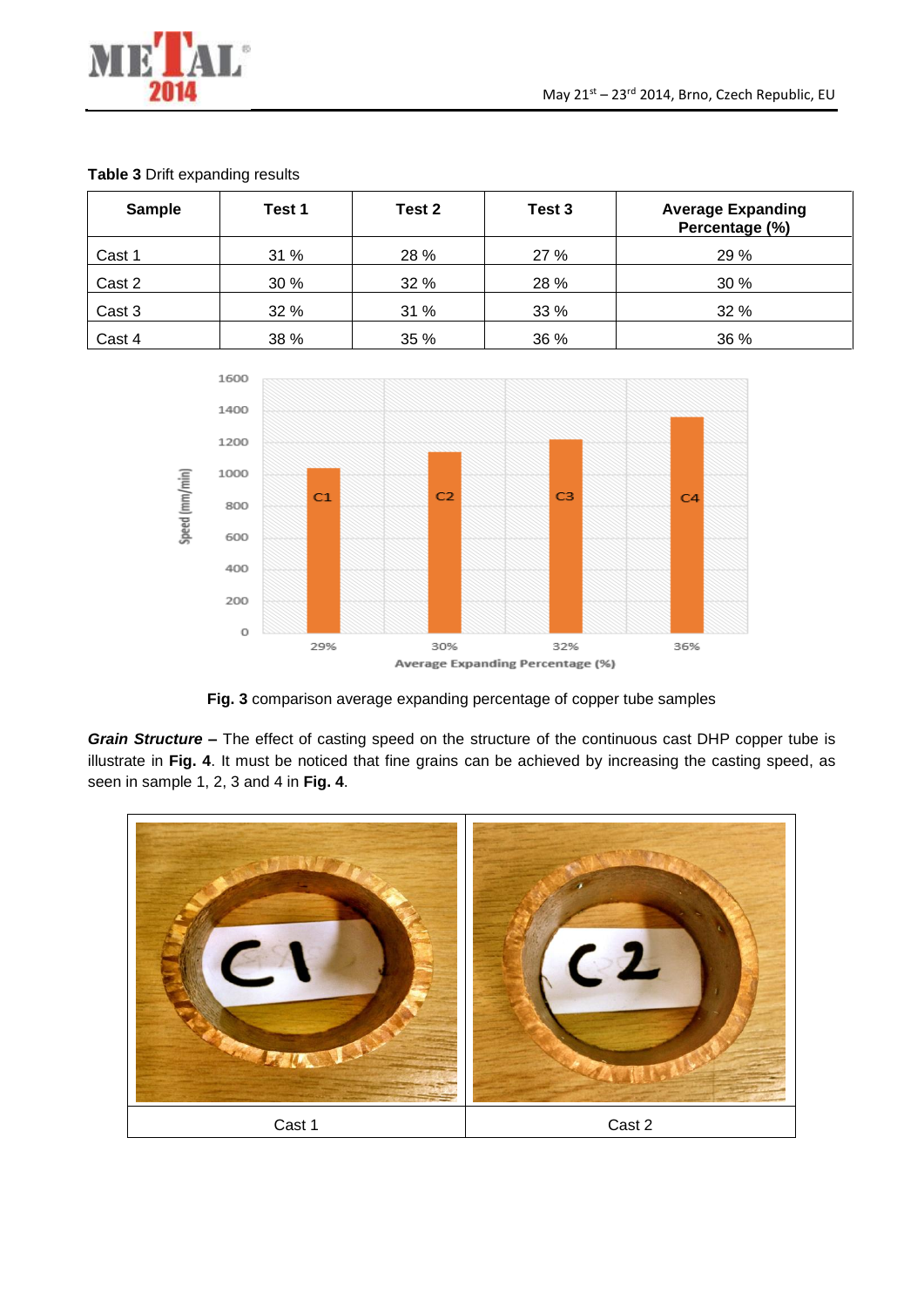



**Fig. 4** comparison grain structure of copper tube samples

An easy method to expand the mechanical properties of a material is to make the grain size as small as possible, or to increase the amount of grain boundaries.

It is known from the above observation on the metallography analysis of grains that the number of columnar grains increases after grain refining by increasing the casting speed. As is well known, smaller grains have greater ratios of surface area to volume, which means a bigger ratio of grain boundaries to dislocations. The more grain boundaries that occur, the higher strength.

The other reason for this is increasing casting speed leads to a change in the heat conduction and solidification condition, which results in making it possible to obtain a structure with finer grains. This is based on a thermal change because the higher the casting speed gets the faster the material goes from liquid to solid.

#### **4. CONCLUSION AND FUTURE WORK**

From the above experimental results, some important conclusions can be drawn:

- 1. Once the speed is increased from 1040 mm/min to 1360 mm/min the end result produces an increase in the production rate from 144kg/hr to 189kg/hr.
- 2. When casting speed was increased from 1040 mm/min to 1360 mm/min, significant improvements of mechanical and physical properties were observed. With the increasing of the casting speed, the drift expanding percentage increased, and the grain structure tends to become finer in structure.
- 3. An economical process has been studied to produce continuous cast DHP copper tube fine grain structure by increasing the casting speed. A significant achievement of the fine grain process is to produce a uniform structure and enables greater reliance to be placed on the manufacturing process.
- 4. One limitation observed in this study is that once the casting speed is increased above the 1360 mm/min by even a minute amount it would result in a casting fracture. Thus, at high casting speed, casting speed changing should be avoided or slower speed changing rate in continuous casting should be used.
- 5. As for future work, this research can be extended by comparing the influence of other thermal factors on the structure and mechanical properties of continuous cast DHP copper tube such as; the temperature of liquid metal or cooling water temperature.